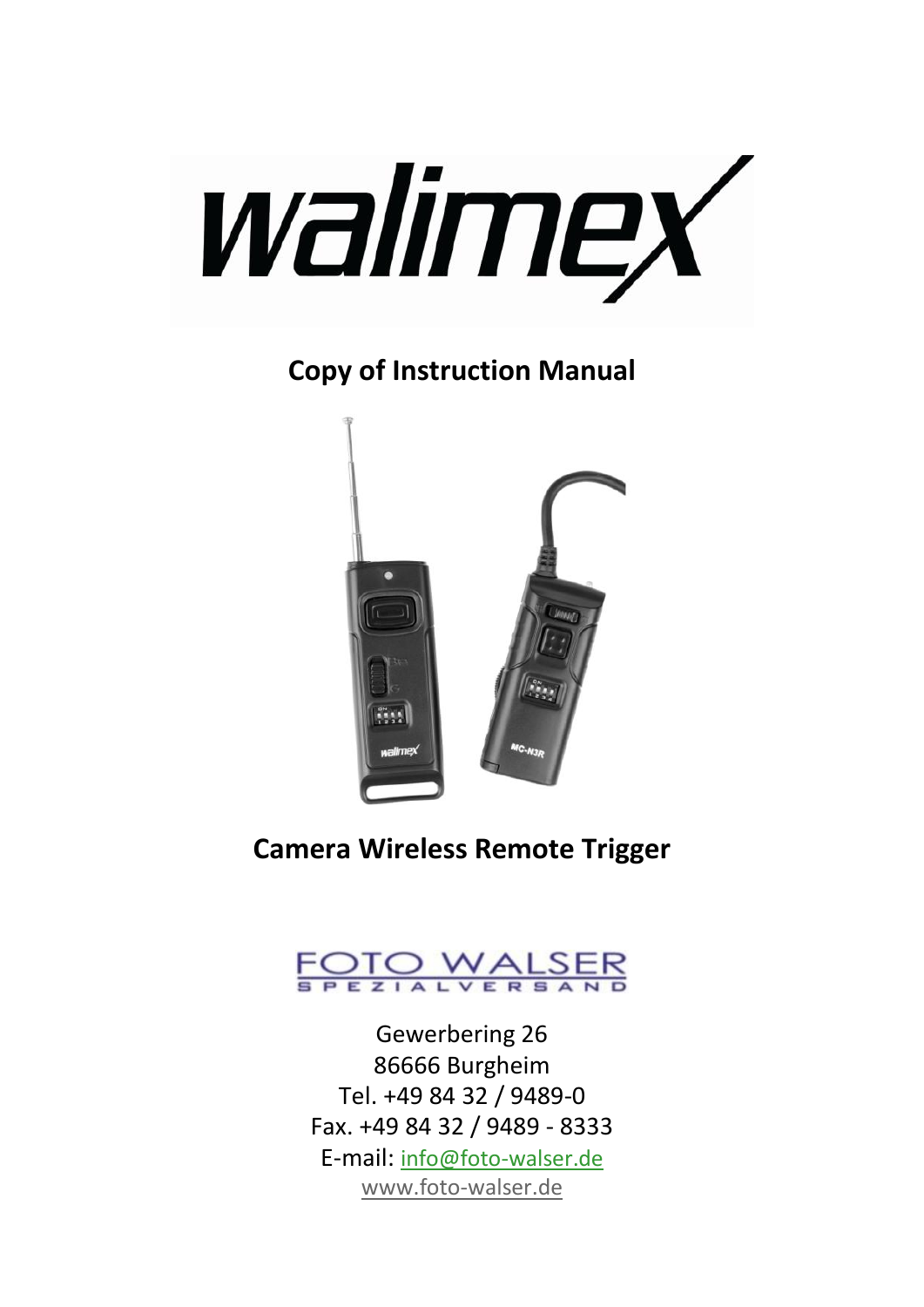# Inhalt

| $\mathbf 1$ . |                                                      |  |
|---------------|------------------------------------------------------|--|
| 1.1           |                                                      |  |
| 1.2           |                                                      |  |
| 2.            |                                                      |  |
| З.            |                                                      |  |
| 4.            | Overview of device elements and operating elements 5 |  |
| 5.            |                                                      |  |
| 6.            |                                                      |  |
| 6.1           |                                                      |  |
| 6.2           |                                                      |  |
| 7.            |                                                      |  |
| 7.1           |                                                      |  |
| 8.            |                                                      |  |
| 9.            |                                                      |  |
| 9.1           | Continuous inspection and maintenance of the device  |  |
| 9.2           |                                                      |  |
| 9.3           |                                                      |  |
| 10.           |                                                      |  |
| 11.           |                                                      |  |
| 12.           |                                                      |  |
| 13.           |                                                      |  |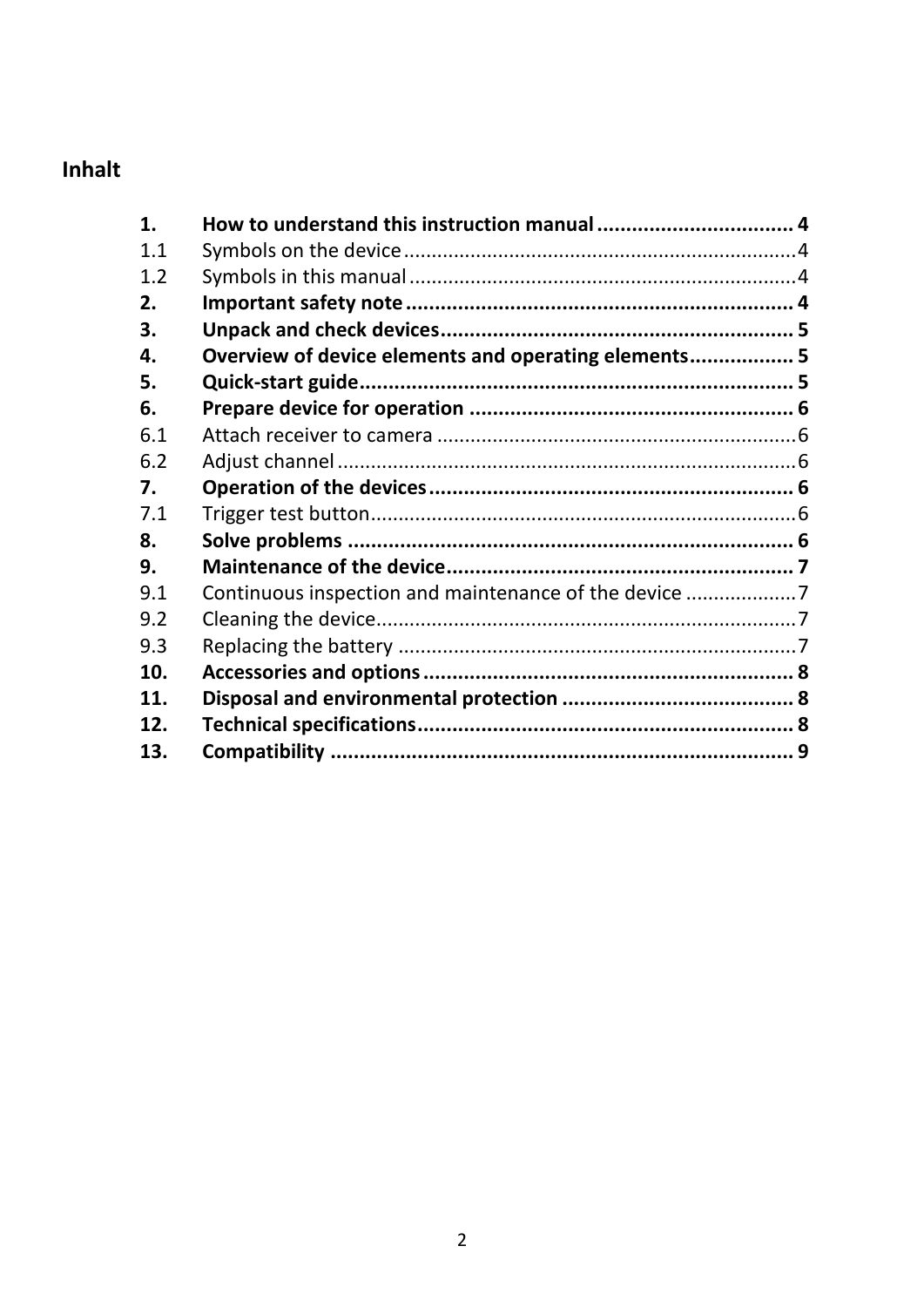We would like to thank you for your confidence and wish you much joy and success with your new device.

The Wireless Remote Trigger by walimex is equipped with several features, e.g., delayed triggering, self-timer, and the option of triggering with a cable.

The main features of your set are as follows:

- intuitive and flexible usability
- range of up to 50 meters in open room  $\bullet$
- handy and lightweight
- four photograph modules selectable: single shots, series of shots, time exposure/BULB, self-timer
- focusing by two-tiered trigger button like on camera
- up to 16 frequencies selectable to work with several devices at the same time
- **Please read these instructions carefully before using your new device for the first time. It includes everything you need to know in order to avoid physical injuries and damages.**
- **Please pay attention to all safety notes in this instruction manual.**
- **Please keep this manual safe. In case of selling or leaving the device to another person, please ensure to hand this manual over as well.**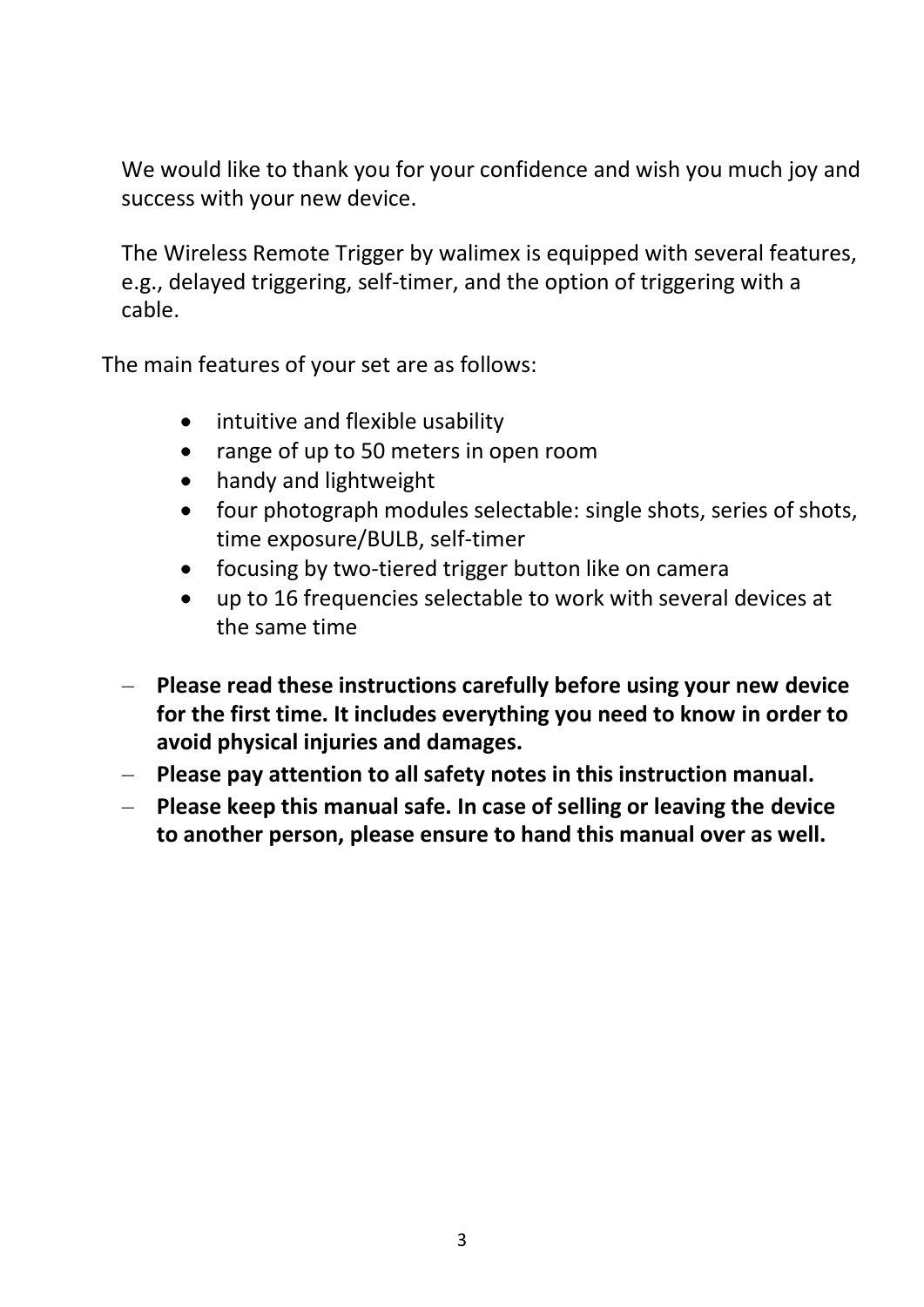# **1. How to understand this instruction manual**

#### 1.1 Symbols on the device



This symbol means that your device meets the safety requirements of all relevant European Directives.



This symbol means that your device must be disposed of at local disposal areas.

#### 1.2 Symbols in this manual

| Symbol       | <b>Meaning</b>                                                                                |
|--------------|-----------------------------------------------------------------------------------------------|
| $\mathbf{A}$ | Indicates the handling and consequences of safety<br>notes.                                   |
| <i>NOTE:</i> | Indicates potential material damage and other<br>important information regarding your device. |

#### **2. Important safety note**

# Δ

**Danger of breaking due to falling of the devices and other damages.**

- $\equiv$ **Do not operate the device with wet hands or feet.**
- **Only use the device in dry rooms.**
- **Do not use the device outdoors.**
- **Clean the device exclusively as described in this instruction manual.**
- **Ensure that cables and conductors are not damaged. Damage could be caused due to heat impact, chemical influence or due to mechanical impacts such as rubbing, bending, tearing, rolling over, or nibbling animals.**
- **Prevent your device from falling. In the case of falling, please have an electrician check the device before switching it on again.**
- **If your device is damaged or if you notice a burning smell: Disconnect the power supply immediately by unplugging the power**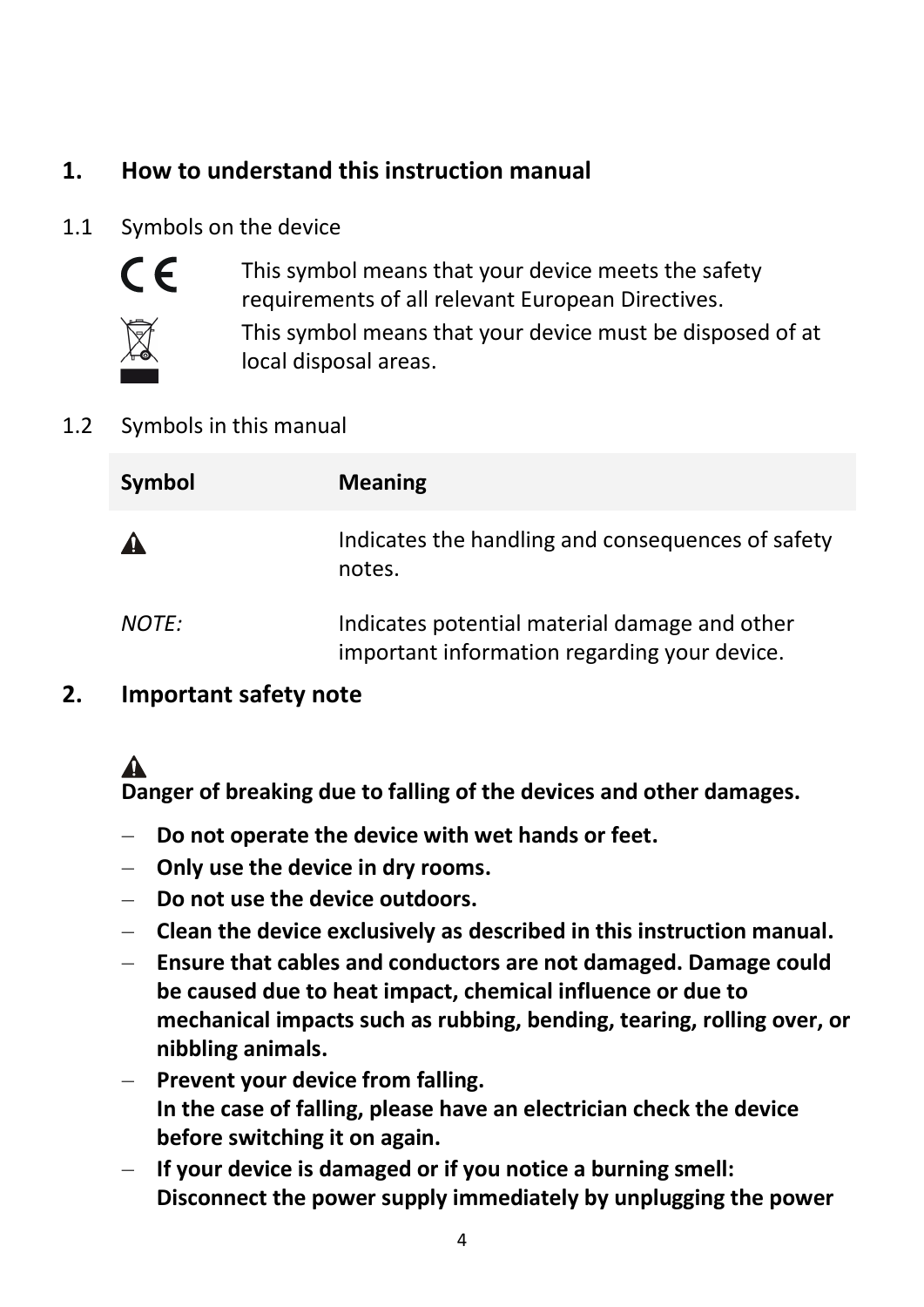**cord and setting the on/off switch to 0 (OFF). Never operate your device with a damaged casing, defective lamps or a damaged power cord. Do not open the device. Never repair the device on your own. Have the device repaired exclusively by an electrician.**

- **Please follow this instruction manual for maintaining your device.**
- **Cut off power supply before maintenance measures by taking out the batteries.**

#### **3. Unpack and check devices**

- 1. Please unpack the device carefully.
- 2. Please check if the scope of delivery is complete:
	- 1 x Camera Wireless Remote Trigger 1x receiver, 1x transmitter
	- 1 x instruction manual in German and English.
- *3.* Please check if the scope of delivery is undamaged. *NOTE: If the scope of delivery is incomplete or damaged, please contact info@foto-walser.de or our service hotline with the telephone number +49 84 32 / 9489 - 0.*

#### **4. Overview of device elements and operating elements**

- A Receiver
- B Transmitter



## **5. Quick-start guide**

#### *NOTE:*

*The detailed instruction for the following operations can be found in the respective chapters in this instruction manual.*

*Maintain the order of the following operating steps when using the device for the first time to avoid damaging the device.*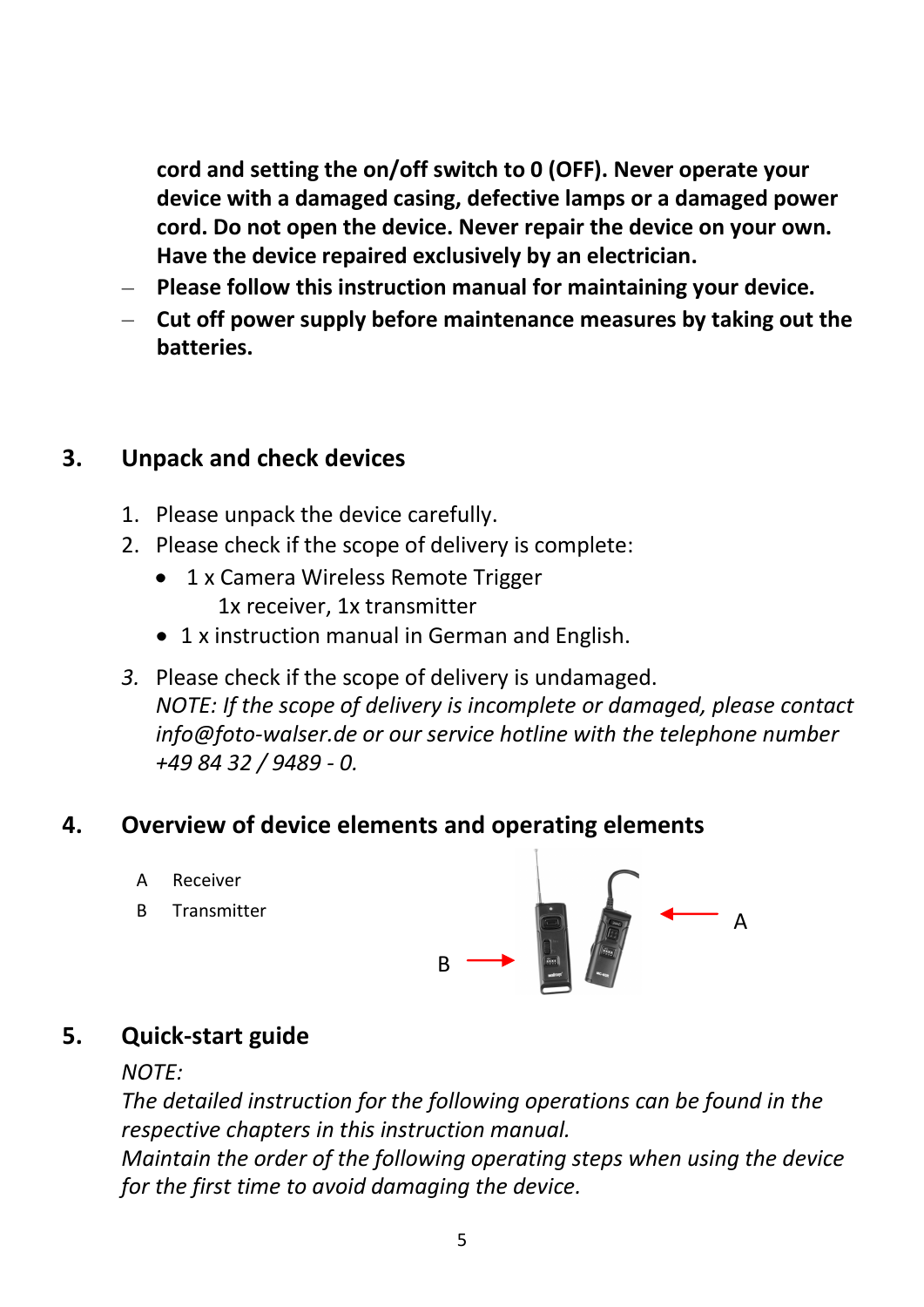- Attach receiver to camera.
- Adjust channel.
- Trigger test button.

## **6. Prepare devices for operation**

- 6.1 Attach receiver to camera
	- 1. Attach the wireless receiver to the hot shoe of your camera.
	- 2. Fasten the wireless receiver to the hot shoe using the fastening wheel.

Connect the included sync cable with the camera

6.2 Adjust channel

You have the option to use the camera wireless remote trigger with 16 different frequencies. For this, it is important to choose the same settings on the transmitter and receiver as in the following example.

Set channel on the front of the transmitter. Set the lever, e.g., to ON and/or to the numbers.

## **7. Operation of the devices**



7.1 Trigger test button

Before starting your work, check the devices for functionality and trigger your compact flash with the test button on the transmitter.

#### **8. Solve problems**

| <b>Problem</b>                      | Possible cause                           | <b>Solution</b>           |
|-------------------------------------|------------------------------------------|---------------------------|
| Wireless remote<br>trigger shows no | Cables are not plugged<br>in firm enough | Plug in all cables firmly |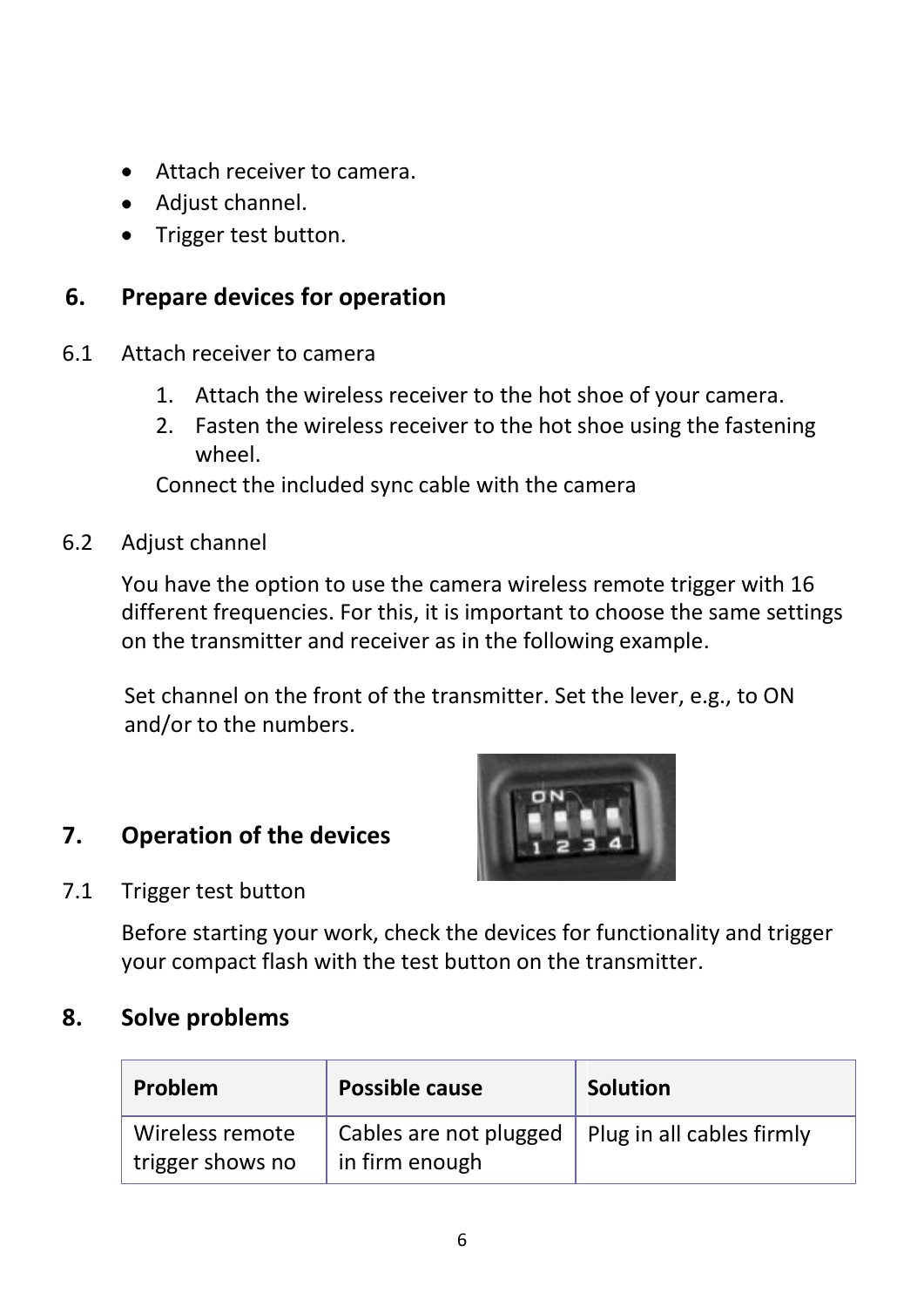| Problem  | Possible cause                                      | <b>Solution</b>                               |
|----------|-----------------------------------------------------|-----------------------------------------------|
| function | Wireless receiver is<br>switched off                | Switch on wireless<br>receiver                |
|          | Batteries in the<br>transmitter/receiver<br>are low | Replace battery, see<br>Replacing the battery |

#### **9. Maintenance of the device**

9.1 Continuous inspection and maintenance of the device

| What you should do                         | Before each<br>use | After each<br>change |
|--------------------------------------------|--------------------|----------------------|
| Check all cables and plugs for damages.    |                    |                      |
| If damaged:                                | x                  |                      |
| Have the device repaired by an electrician |                    |                      |
| immediately.                               |                    |                      |

9.2 Cleaning of the device

# **Never allow for the device to get in touch with moisture or water.**

*NOTE: Please use exclusively the cleaning supplies specified in the following table.*

| <b>Wireless Remote Trigger</b> | <b>Reinigung</b>                                                |
|--------------------------------|-----------------------------------------------------------------|
| Casing                         | Remove light and persistent stains with<br>dry microfiber cloth |

#### 9.3 Replacing the battery

# **WARNING**

**Please use exclusively batteries for this device that comply with the required specifications. See** *Technical specifications***.**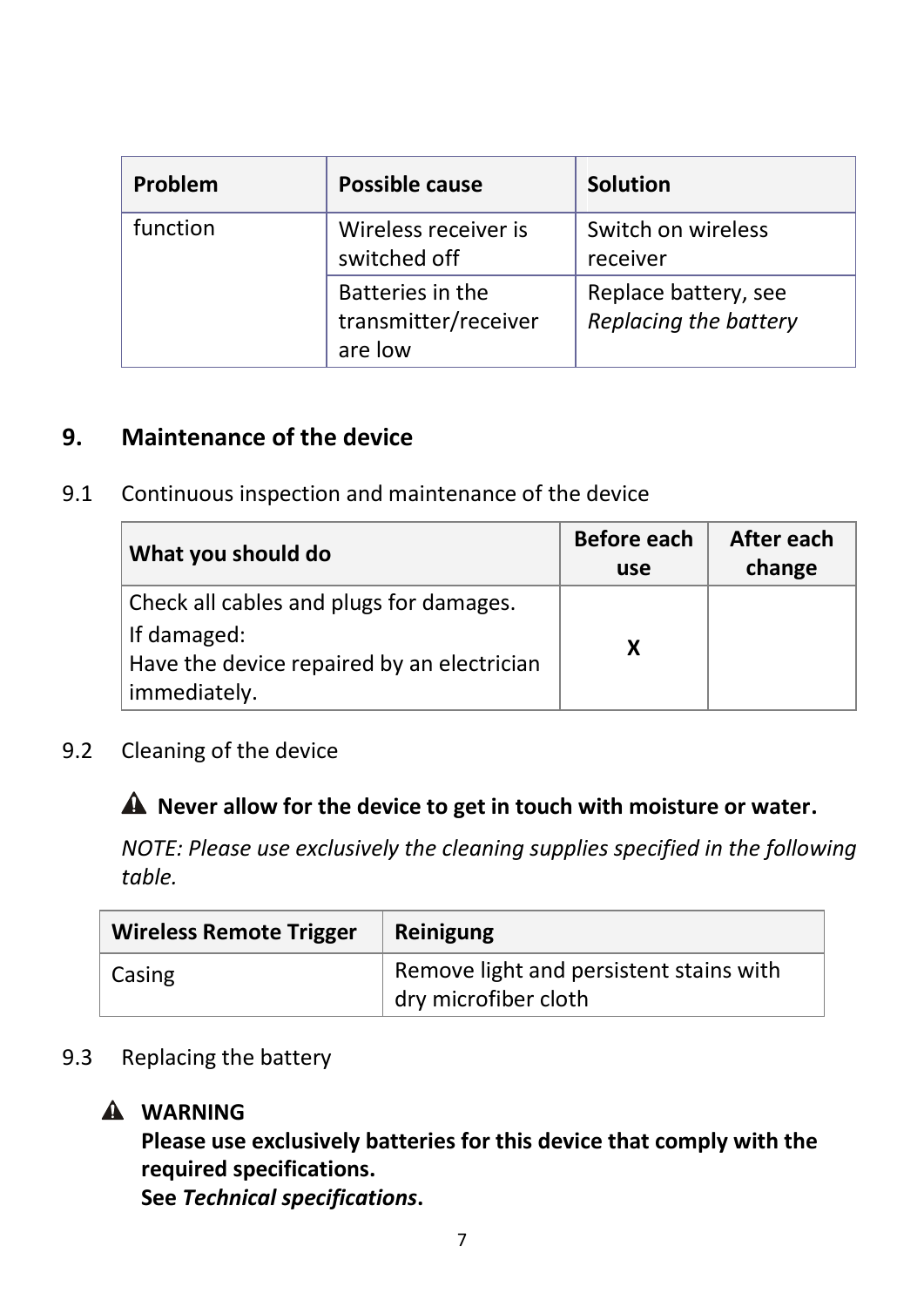Transmitter:

- 1. Open the battery compartment lid on the back.
- 2. Replace the battery. Ensure correct poling.
- 3. Close the battery compartment lid.

#### Receiver:

- 1. Open the battery compartment lid on the bottom
- 2. But batteries into battery compartment.
- 3. Close battery compartment lid.

#### **10. Accessories and options**

You can find extensive accessories for your device in our web shop..

#### **11. Disposal and environmental protection**

Please dispose of your device at your local disposal area. This service is free of charge to you.

## **12. Technical specifications**

| <b>Transmitter</b> |                       |
|--------------------|-----------------------|
| Dimensions (HxWxD) | approx. 8.5x3x1.5cm   |
| Weight             | approx. 20g           |
| <b>Batteries</b>   | 12V/23A Battery       |
| <b>Receiver</b>    |                       |
| Dimensions (HxWxD) | approx. 9.5x3.5x2.5cm |
| Weight             | approx. 80g           |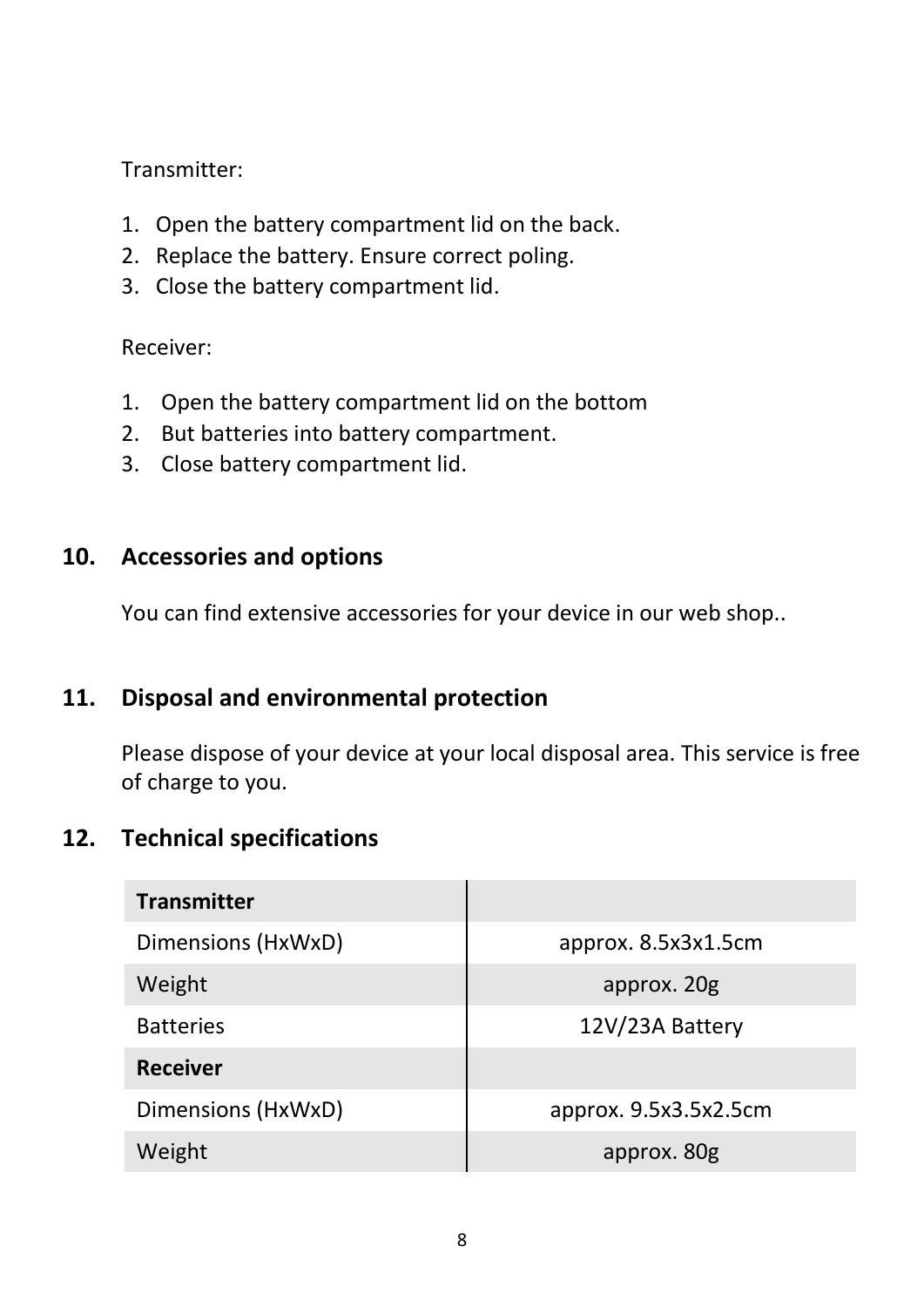| <b>Batteries</b>                                 | 2x AAA Batteries                                       |
|--------------------------------------------------|--------------------------------------------------------|
| walimex Camera Wireless<br><b>Remote Trigger</b> |                                                        |
| Channels                                         | 16                                                     |
| Frequency                                        | 433Mhz                                                 |
| <b>Storage conditions</b>                        | Dry and dust-free in carton at<br>$-20 °C$ to $+50 °C$ |

#### **Reference to declaration of conformity:**

"Herewith Foto Walser GmbH & Co. KG declares that the device Radio Flash Trigger Set Duo conforms to the basic requirements and the remaining corresponding regulations of the directive 1999/5/EG." The declaration of conformity can be requested at the following address: info@foto-walser.de.

## **13. Compatibility**

**Camera Wireless Remote Trigger Canon C1** compatible with: **Canon EOS** 30, 33, 50E, 300, 300V, 3000, 50, 300D (Digital Rebel), 350D (Digital Rebel XT), 400D (Digital Rebel XTi), 450D (Digital Rebel XSi), 500D, 1000D; **Pentax**  K100D, K110D, K10D, \*ist Ds2, \*ist D, \*ist Ds, \*ist, \*ist DL, \*ist DL2; Samsung GX-1L, GX-1S, GX-10

**Camera Wireless Remote Trigger Canon C3** compatible with: **Canon EOS** 1Ds Mark II, 1Ds Mark III, 1Ds, 1D Mark IV, 1D Mark II, 1D Mark II N, 1D Mark III, 5D Mark II, 1D, 5D, 7D, 50D, 40D, 30D, 20D, 10D, D60, D30, D2000, 1v HS, 1v, 3

**Camera Wireless Remote Trigger Nikon N1** compatible with: **Nikon** D2H, D2Hs, D1x, D1h, D1, D2x, D2Xs, D200, D300, D3, D3X, D3S, D2HS, D300S,